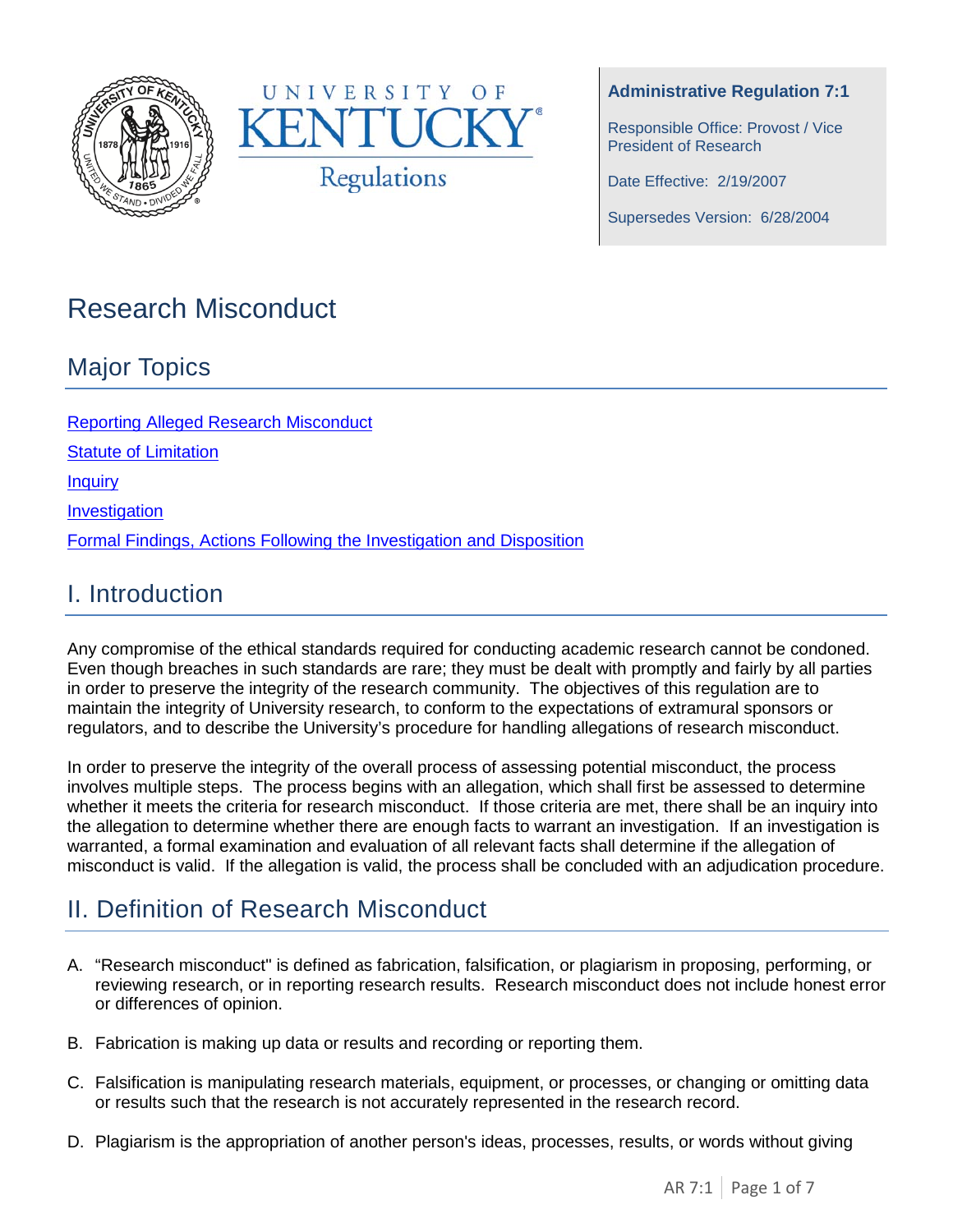appropriate credit.

E. In cases of allegations involving activities submitted to or supported by a federal agency, the definition and procedures for research misconduct specified in the agency's regulations will apply*.*

# III. Confidentiality

All parties involved in the inquiry and investigation shall strive to maintain confidentiality of information to the extent consistent with a fair and thorough process and as allowed by law, including applicable federal and state freedom of information and privacy laws.

# <span id="page-1-0"></span>IV. Reporting Alleged Research Misconduct

- A. Concerns about potential research misconduct should be communicated immediately to the senior administrator of the area in which the alleged incident(s) occurred, e.g. the dean of the college or school or the director of a research institute or center. Concerns may also be reported to the Office of Research Integrity (ORI) which will refer them to the appropriate administrator.
- B. The allegation of misconduct shall be submitted in writing to the appropriate senior administrator and the ORI. If the informant declines to make a written allegation, and the senior administrator believes that there is sufficient cause and sufficient evidence to warrant an inquiry, he or she shall submit a written allegation to the ORI.

# V. Absence of the Subject of the Allegation

Should the subject of the allegation leave the University before the case is resolved, the senior administrator on behalf of the University, when possible, shall continue the examination of the allegation and reach a conclusion. The University shall cooperate with the process of another institution to resolve such questions to the extent possible under state and federal law.

### VI. Interim Administrative Action

As provided by federal regulations, at any stage in the process of inquiry, investigation, formal finding and disposition, the University may take interim administrative action to protect the welfare of human or animal subjects of research or to prevent the inappropriate use of funds.

### VII.Extramural Assurance and Reporting requirements

- A. If required by a funding agency, the Vice President for Research (VPR) or his or her designee shall submit written assurance that the institution is in compliance with the agency's requirements for handling allegations of misconduct.
- B. If the research is supported by an extramural funding agency, the VPR or his or her designee is responsible for ensuring compliance with the applicable agency's reporting requirements. The senior administrator shall keep the VPR informed of any developments which must be reported to the agency.

### <span id="page-1-1"></span>VIII. Statute of Limitation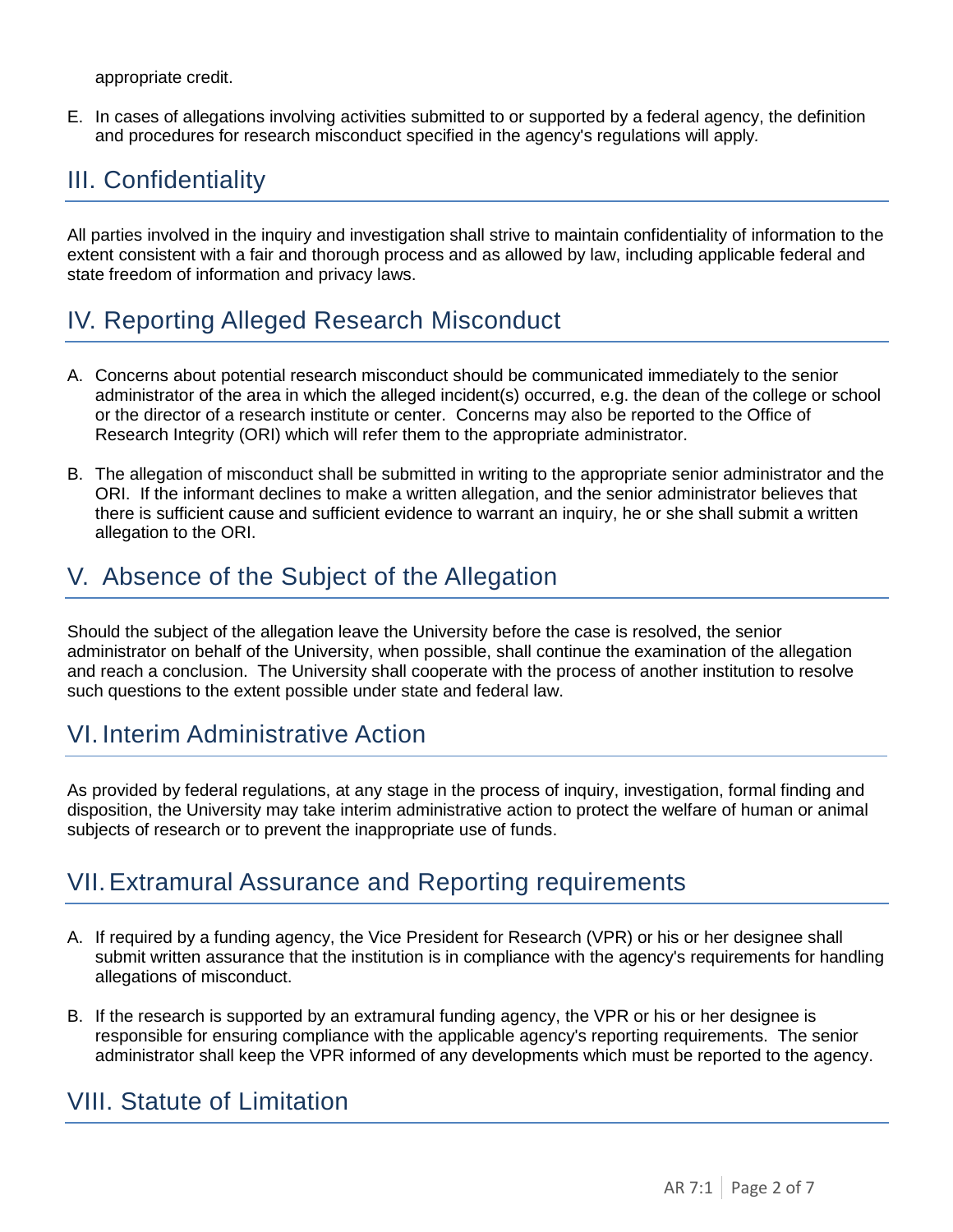- A. Because of the difficulties of investigating old claims and unfairness to the subject of the allegation, allegations regarding research data exceeding six (6) years after publication or submission of the final report on a project for which data was collected, will not be pursued unless circumstances indicate that the alleged conduct was not reasonably discoverable earlier.
- B. Exceptions to the six (6) year limitation are as follows:
	- 1. Subsequent use by the subject of allegation by continuation or renewal of any incident of alleged research misconduct that occurred before the six (6) year limitation through the citation, republication or other use for the potential benefit of the subject of allegation of the research record that is alleged to have been fabricated, falsified or plagiarized.
	- 2. If the appropriate funding agency or the University, in consultation with the funding agency, determines that the alleged misconduct, if it occurred, would possibly have a substantial adverse effect on the health or safety of the public.

## <span id="page-2-0"></span>IX. Inquiry

### A. Allegation Assessment

Upon receiving a written allegation of research misconduct, the senior administrator shall promptly assess the allegation to determine whether the alleged conduct falls within the definition of research misconduct and whether there is sufficient information to initiate an inquiry and document the determination. The senior administrator shall notify the VPR and the appropriate Executive Vice President or Provost, Legal Counsel, and the ORI that a written allegation has been received.

#### B. Inquiry Initiation

The senior administrator or designee shall initiate an inquiry if, after consultation with Legal Counsel and the Office of Research Integrity (ORI), the allegation is determined to be sufficiently credible and specific so that potential evidence of research misconduct may be identified. The senior administrator shall notify the VPR and the appropriate Executive Vice President or Provost, Legal Counsel, and the ORI that an inquiry has been initiated. If appropriate, the original research records should be sequestered from the subject of the allegation and other individuals such as co-authors, collaborators or informants. The senior administrator and his or her designee(s) shall use the advice of Legal Counsel on procedures and other matters pertaining to the inquiry.

#### C. Notifying the Subject of the Inquiry

The senior administrator or his or her designee shall inform in writing the individual(s) about whom allegations have been made and any involved collaborators that an inquiry has been initiated and shall present to them a statement of the allegations as soon as possible. This statement shall include information on the nature of the allegations and the focus of the inquiry and shall inform the individual(s) of the opportunity for the subject of the inquiry to provide comments and other relevant information to the inquiring body. This statement shall also inform them of (a) their right to be represented by an attorney in preparing and/or giving their response in this and all subsequent phases of the inquiry and (b) that under no circumstances shall the person, against whom an allegation is made, attempt to discover the identity of the person who raises the allegation. Also, this statement shall indicate there can be no actions that are, or could be perceived as, retaliatory against a person who raises an allegation or is thought to have raised an allegation, or against inquiry committee members or witnesses.

#### D. Inquiry Body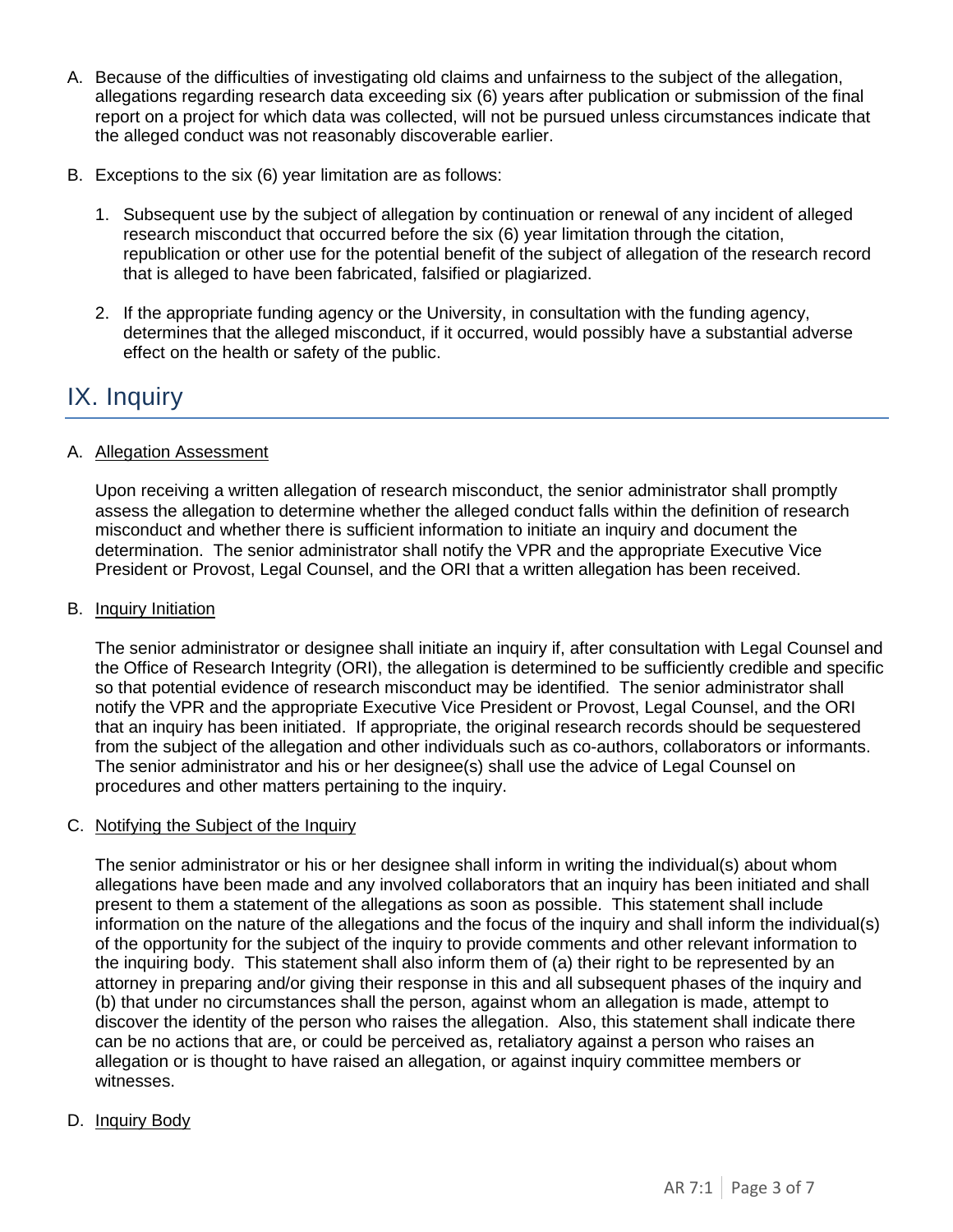In consultation with the VPR and ORI, the senior administrator shall appoint a minimum of two tenured faculty members for the inquiry body, with appropriate scientific or scholarly expertise on the issues in question. Precautions against real or perceived conflicts of interest shall be taken when selecting individual(s) to conduct the inquiry. The senior administrator shall identify one member as chair of the body.

#### E. Inquiry Process

In the inquiry stage, factual information is gathered by the inquiry body and reviewed to determine if an investigation is warranted. The inquiry is designed to separate allegations deserving further investigation from unsubstantiated or frivolous allegations. In conducting the inquiry, the inquiry body shall consult with the subject of the allegation and provide the subject of the allegation with the opportunity to respond to the allegations. Once sufficient information is obtained to decide whether an investigation is warranted, the inquiry process shall conclude and an inquiry report shall be submitted to the senior administrator. The inquiry body shall complete the initial inquiry and draft a report within sixty (60) calendar days. Any extension of the inquiry beyond the sixty (60) calendar days requires a request for an extension, which includes an explanation for the delay, to be submitted to the senior administrator and approved by the VPR.

### F. Inquiry Report

The inquiry body shall submit a written report summarizing the findings of the inquiry to the senior administrator. The subject of the allegation shall have the opportunity to comment on the draft report and the comments will become part of the final record. Any comments must be submitted in writing within thirty (30) calendar days of the date on which the subject of the allegation receives the draft report. The VPR, Legal Counsel and the ORI shall review the report and the subject's comments. The senior administrator in consultation with the VPR shall make the determination of whether findings from the inquiry justify conducting an investigation. The inquiry report, comments from the subject of the allegation, and the determination by the senior administrator shall constitute the final inquiry determination. The final inquiry determination of the senior administrator shall be completed within thirty (30) calendar days of receiving final comments from the subject of the allegation on the inquiry process. If required, the VPR shall inform the agency sponsoring the research of the findings of the inquiry. A copy of the final inquiry determination shall be provided if requested by the agency

### <span id="page-3-0"></span>X. Investigation

#### A. Investigation Initiation

If findings from the inquiry provide sufficient basis for conducting an investigation, the senior administrator shall request the Provost or appropriate Executive Vice President to initiate an investigation as soon as possible but no later than thirty (30) calendar days after receipt of the final inquiry determination. The VPR shall notify the applicable federal regulatory or funding agency, if any, that an investigation is warranted, within thirty (30) calendar days of initiation of the investigation and provide the agency a copy of the inquiry report. The VPR may also notify other non-federal funding agencies, if any, that an investigation is warranted, within a reasonable time or in accordance with the agency's policies.

#### B. Notifying the Subject of the Investigation

The Provost or appropriate Executive Vice President shall inform, in writing, the individual(s) about whom allegations have been made and any involved collaborators that an investigation is to be conducted and shall present to them a statement of the allegations. This statement shall include information on the nature of the allegations and the focus of the investigation and shall inform those being investigated of the opportunity to provide comments and other relevant information to the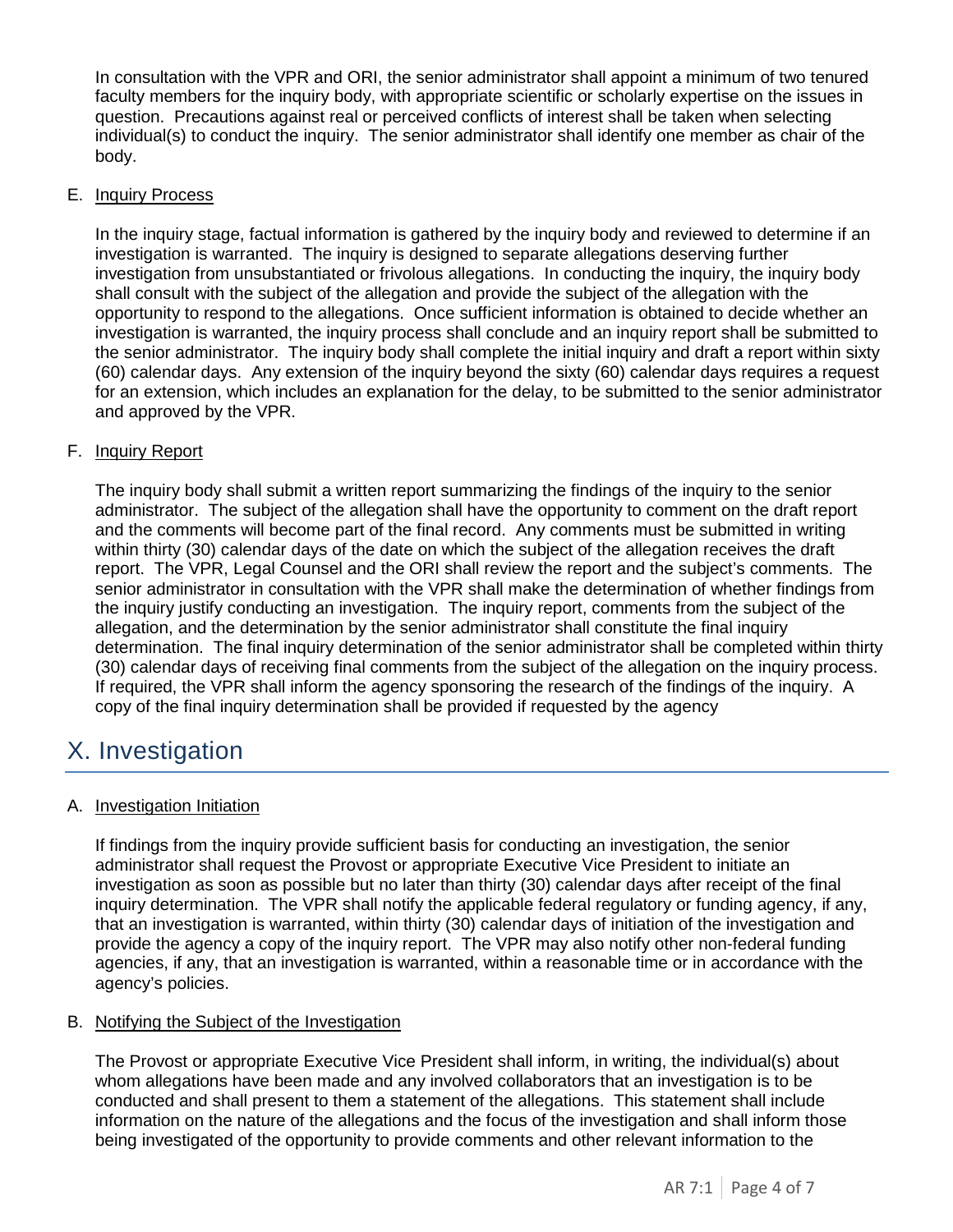investigative body. This statement shall also inform the individual(s) of his or her right to be represented by an attorney in preparing and/or giving his or her response in this and all subsequent phases of the investigation. Also, this statement shall indicate there can be no actions that are, or could be perceived as, retaliatory against a person who raises an allegation or is thought to have raised an allegation, investigation committee members or witnesses.

#### C. Investigative Body

In consultation with the VPR and the ORI, the Provost or appropriate Executive Vice President shall appoint an investigative body to conduct a formal examination and evaluation of all relevant facts to determine whether research misconduct has taken place. The investigative body shall include at least three (3) tenured faculty members. Other members may be appointed to provide necessary expertise. Precautions against real or perceived conflicts of interest shall be taken in appointing the investigative body. The subject of the investigation shall be given the opportunity to comment in writing on the membership of the investigative body. The Provost or appropriate Executive Vice President shall inform the University's Legal Counsel and the chief administrative officer of the organizational unit of each individual under investigation and of any other organizational unit in which the event may have occurred that an investigation is under way.

#### D. Investigation Process

The investigative body shall conduct a formal examination and evaluation of all relevant facts to determine if the allegations of misconduct are valid. The investigative body shall use advice of the Legal Counsel on procedures and other matters pertaining to the investigation. The investigative body may call witnesses, sequester and examine research data (both published and unpublished) and other evidence, and seek expert counsel both inside and outside the University to aid in the investigation. The investigative body shall prepare a written summary of each interview conducted or have a transcript of the interview prepared, and a copy shall be provided to the interviewed party for comment. The investigative body shall keep the Provost or appropriate Executive Vice Presidents, VPR and the ORI apprised of the investigation. The investigative body shall complete its investigation including submission of the investigation report in the shortest feasible period of time but no later than one hundred and twenty (120) calendar days after its formation. If the investigative body is unable to complete the investigation in time, a request for extension which includes an explanation for the delay shall be submitted to and approved by the VPR.

#### E. Finding of Research Misconduct

A finding of research misconduct requires that the events constitute research misconduct as defined in Section II, above, and that:

- 1. There is a significant departure from accepted practices of the relevant research community; and
- 2. The misconduct is committed intentionally, or knowingly, or recklessly; and
- 3. The allegation is proven by a preponderance of evidence.

#### F. Investigation Report

- 1. All subjects of the investigation shall be afforded the opportunity to comment upon the report and have such comments included in the formal record of the investigation. Any comments shall be submitted in writing within thirty (30) calendar days of the date on which the subjects of the investigation received the draft report.
- 2. At the completion of the investigation, the investigative body shall submit its findings, comments from the subjects, and recommended institutional actions in writing to the Provost or appropriate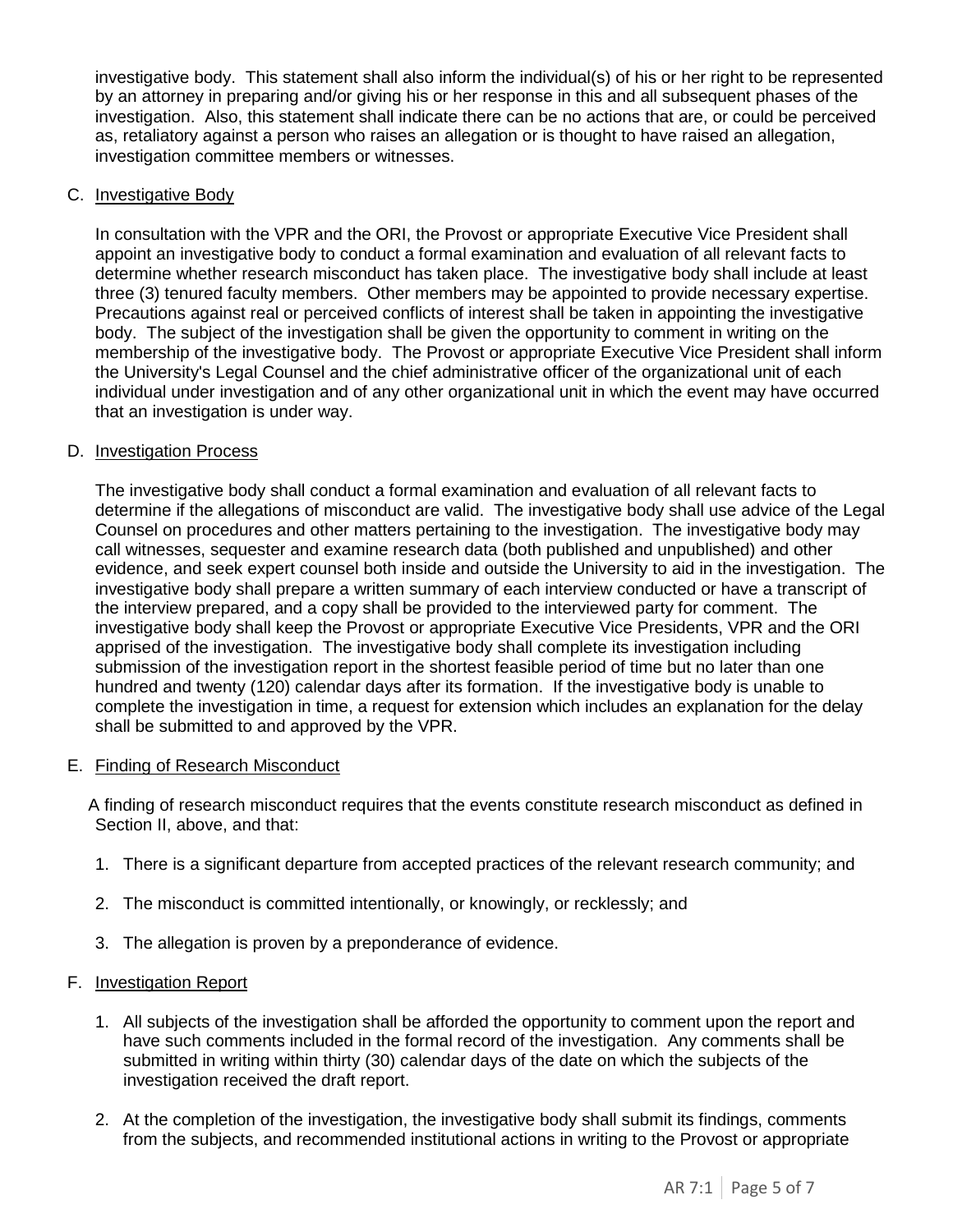Executive Vice President who shall provide a copy to the subjects of the investigation, VPR, Legal Counsel, and the ORI.

- 3. The Provost or appropriate Executive Vice President shall provide the person(s) who raised the allegation with those portions of the report that address their role and opinions in the investigation, and their written comments, if any, shall be included in the formal record.
- 4. Based on the preponderance of the evidence, the Provost or appropriate Executive Vice President in consultation with the VPR shall make the decision whether or not to accept the investigation report, its findings, and the recommended institutional actions. The VPR shall provide the sponsoring agency, if any, with a copy of the final investigation determination upon request by that agency.

## XI. Documentation

At the conclusion of an allegation assessment, inquiry or investigation, the senior administrator or Provost or appropriate Executive Vice President shall forward all documentation pertaining to the allegation assessment, inquiry or investigation to the ORI. The ORI shall maintain documentation for seven (7) years and shall be responsible for providing the documentation to the VPR, Legal Counsel, and appropriate federal agency upon request.

## XII. Restoring Reputation

- A. If the findings of an inquiry fail to confirm an instance of misconduct, all participants in the inquiry, including the VPR and ORI, shall be so informed in writing by the senior administrator.
- B. If the findings of an investigation fail to confirm an instance of misconduct, all participants in the investigation, including the senior administrator and the VPR, shall be so informed in writing by the Provost or appropriate Executive Vice President.
- C. The senior administrator, Provost or appropriate Executive Vice President shall undertake all practical and reasonable efforts to protect and restore the reputation of the individual(s) alleged to have engaged in research misconduct but against whom no finding of research misconduct shall be made, if requested by the individual(s) and as appropriate
- D. The senior administrator, Provost or appropriate Executive Vice President shall undertake reasonable and practical efforts to protect or restore the position and reputation of the individual(s) who in good faith, made an allegation of research misconduct, if requested by the individual(s) and as appropriate.

### <span id="page-5-0"></span>XIII. Formal Findings, Actions Following the Investigation and **Disposition**

- A. If the findings of the investigation substantiate the allegations of research misconduct, the Provost or appropriate Executive Vice President in cooperation with the VPR and the senior administrator shall determine which institutional actions are appropriate. This decision is final.
- B. Appropriate institutional action taken against those faculty, staff, postdoctoral scholars, graduate students, and undergraduate students directly involved in misconduct consistent with the University of Kentucky Governing Regulations and Administrative Regulations and staff and student policy manuals include, but are not limited to, the following:
	- 1. Verbal warning;
	- 2. Special monitoring of future work;